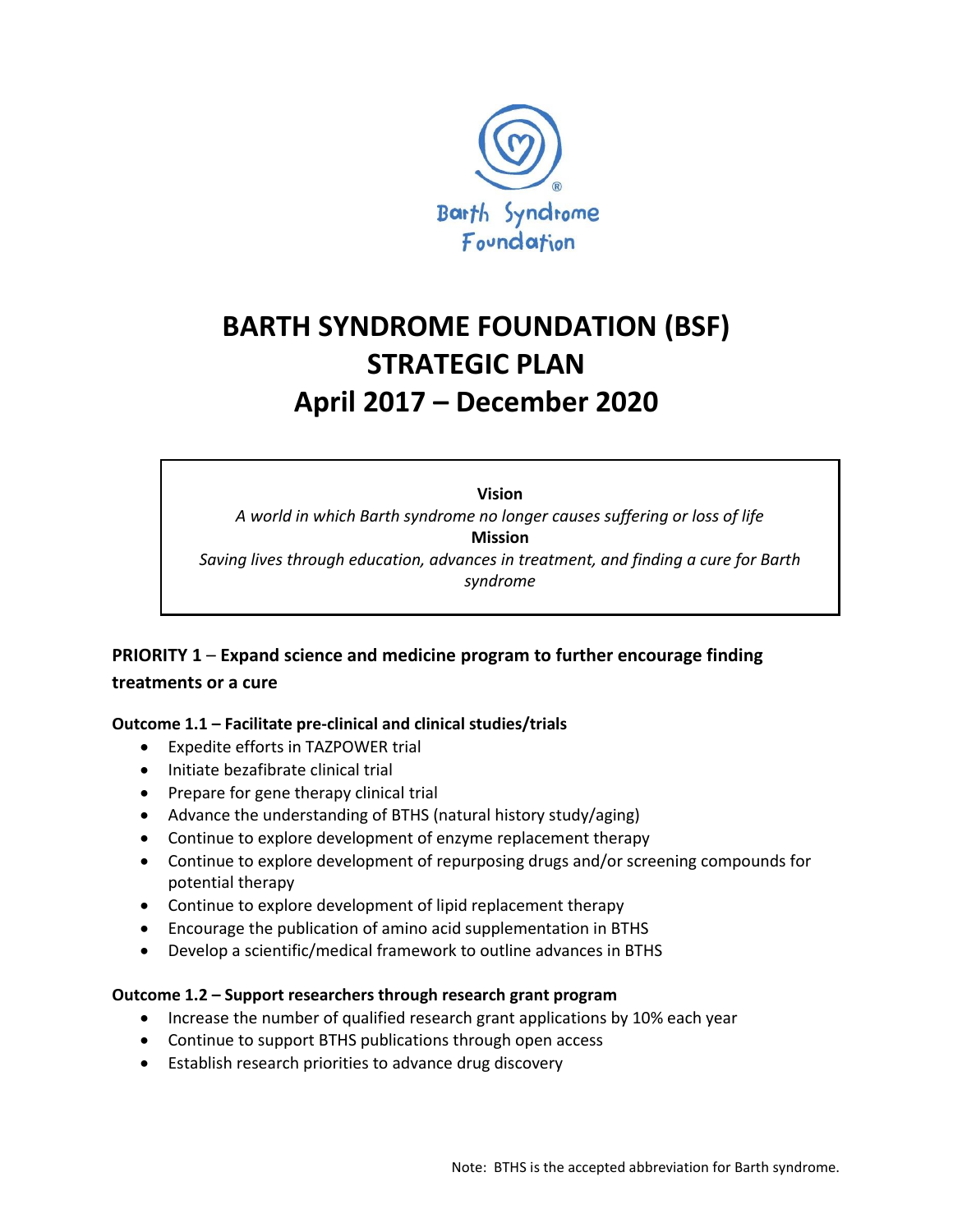## **Outcome 1.3 – Establish next iteration of Barth Syndrome Registry and Repository (BRR2.0)**

- Where possible, coordinate validated questions and responses with other registry groups relevant to BSF
- Use BRR2.0 to support research and clinical trials
- Increase enrollment in BRR2.0 each year
- Promote and track usage by researchers and physicians
- Work toward BRR 3.0
	- $\circ$  Establish a BRR advisory committee and strategic plan for deliverables for the BRR
	- $\circ$  Explore development of shared institutional partnership agreements to connect data from 1.0 and 2.0, genetic variant database and biological specimens

## **Outcome 1.4 – Identify high priority areas for focused research**

- Investigate benefits of genomic sequencing
- Investigate benefits of mRNA sequencing with various pharmaceutical compounds

## **PRIORITY 2 – Enhance the capacity of Barth Syndrome Foundation to better meet its mission**

## **Outcome 2.1 – Ensure that the Barth community is prepared to participate in clinical trials**

- Develop clinical trial educational materials to foster a culture of engagement and participation in clinical trials for the development of therapies
- Establish clinical trial readiness framework

## **Outcome 2.2 – Increase the breadth and depth of committed contributors**

- Increase contributions from new sources
- Increase donor retention rate year-to-year (excluding memorials/honorariums)
- Encourage repeat contributors to increase their donation
- Increase number of solicitors and campaign events
- Encourage a culture of philanthropy throughout the organization
- Further diversify the BSF Board of Directors
- Better capitalize on Board members' abilities to contribute to BSF

#### **Outcome 2.3 – Increase the number of identified individuals with BTHS**

- Expand reach through connection with all diagnostic laboratories
- Focus attention on pediatric cardiologists
- Encourage those diagnosed with BTHS to affiliate with BSF

## **Outcome 2.4 – Partner with institutions and create alliances that accelerate research, increase awareness, and improve treatment**

- Track non-BSF funding for Barth syndrome-specific research and/or clinical trials
- Deepen strategic alliances with other agencies that will propel BSF's mission
- Explore partnering with for-profit entities
- Maintain ongoing communication with government, umbrella and peer partner agencies
- Identify pertinent educational meetings/conferences for BSF representatives to further the overarching mission